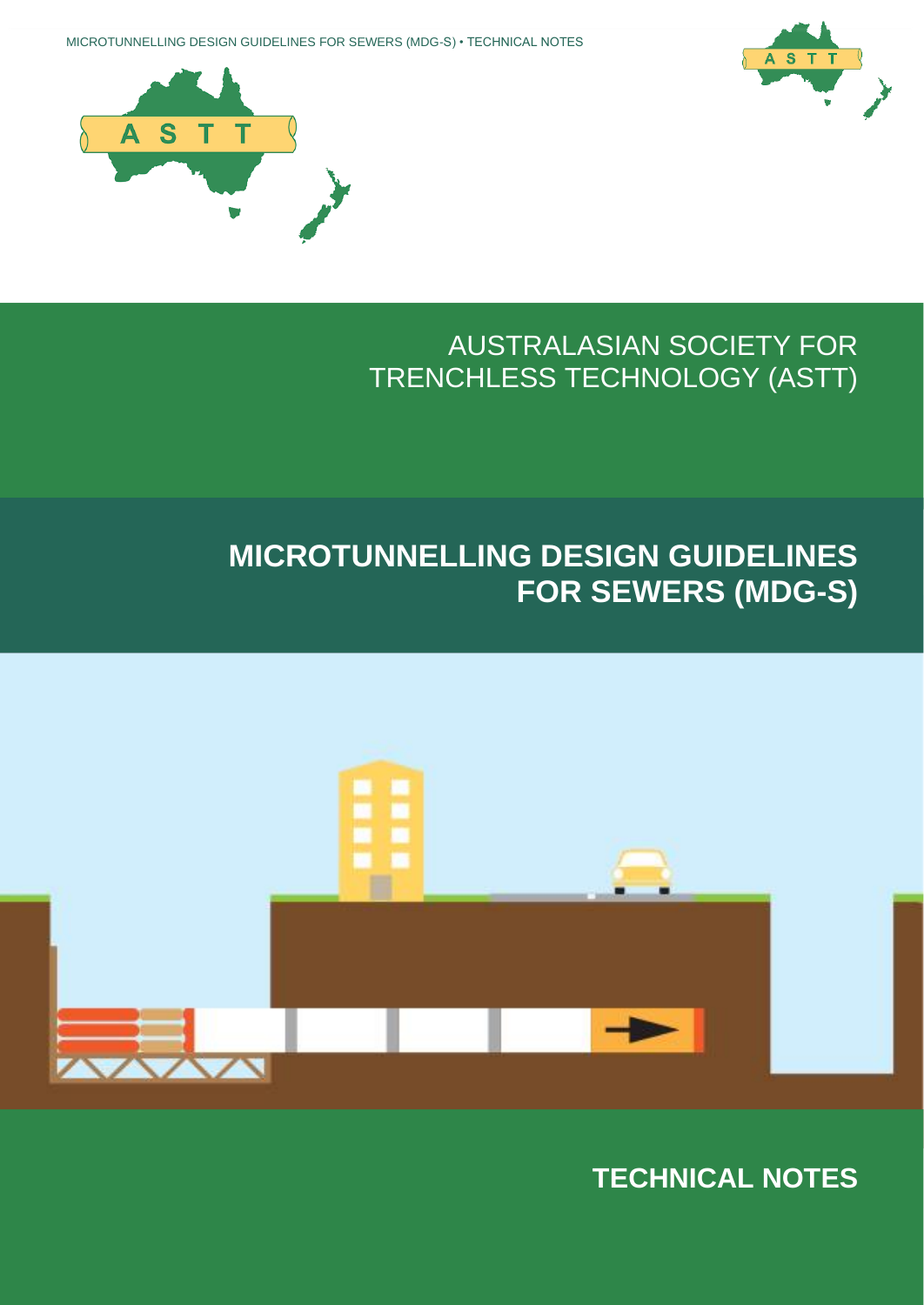

#### *PREFACE*

The trenchless industry has grown over recent decades as technologies improve and trenchless techniques prove their value, particularly in urban areas. Along with this demand has come the need for designers, particularly in the water industry, to produce designs that achieve the intent and are constructible, cost effective, and of good quality. Currently only a small number of professionals have a thorough understanding of capabilities and risks associated with various trenchless techniques. Due diligence requires the designer to keep informed of current best practice.

In response, a set of design guidelines has been created by engineers, specialist contractors, pipe suppliers, and drilling equipment suppliers. The purpose and aims of the guidelines are to:

- Present current best practice trenchless methodology available for the installation of sewers up to 900mm in diameter and up to 10m in depth.
- Increase the understanding of designers of the various microtunnelling techniques.
- Provide a framework for designers to design a microtunnelled sewer.
- Assist designers to fulfil due diligence requirements for their design.

The basis of this document is on the premise that the Designer has suitable knowledge, capability and experience in buried pipeline design and the appropriate standards and codes of practice governing this.

The primary competitor of a microtunnelling contractor is the open cut contractor. If microtunnelling could win an additional 1% of the sewers to be laid, there would be plenty of work for all microtunnelling contractors. To achieve this the following is required:

- 1. Microtunnelling must meet or exceed the benefits of open cut including cost.
- 2. The planners and designers must be aware of and be able to prepare concept plans and designs which satisfy the ever increasing project requirements.

Advances in microtunnelling capability often outstrip the industry's clients to keep abreast of the latest developments. Prescriptive drawings, useful for so many years, have become a hindrance to economy and best practice.

An opportunity to initiate a project to update microtunnelling design best practice resulted in late 2015 when the former ASTT President, Steve Appledorn, announced the commencement of Special Interest Groups (SIG) to be run by members. After the approval of a submission to the ASTT Council, a SIG was formed with industry representatives to prepare a document entitled Microtunnelling Design Guidelines for Sewers (MDG-S).

A decision was made to limit the guideline to microtunnelling for small diameter sewers. Microtunnelling is used for large diameter sewers, watermains and stormwater pipes. The principles detailed in the MDG-S can be applied for the design of these other applications with the caution that other loadings may be applicable (e.g. internal loadings for pressure mains), and other materials may be used (e.g. concrete pipes for stormwater but not preferred for sewers).

This document provides a framework for a designer to inform themselves of the issues regarding microtunnelling and to prepare a sound, engineered design to achieve the project's purpose.

Special thanks to the members of the SIG, Robert Loncar, John Bower and Shaun Nadin (technical design), Justin Kabat, John Braybrooke (geotechnical) and Dennis Shaw (pipe materials).

Jim Shooter SIG Chair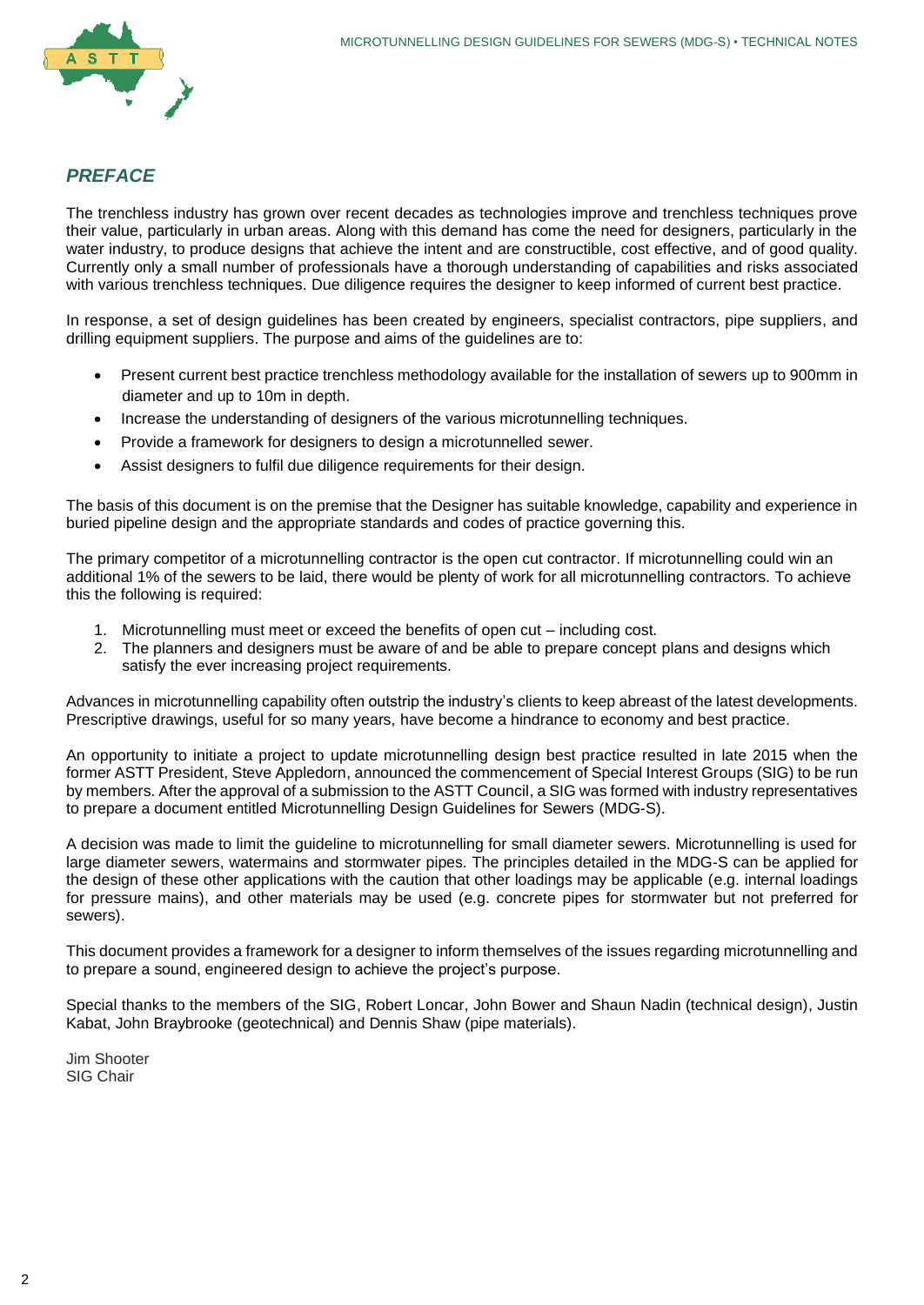

#### *ACKNOWLEDGMENTS*

Australasian Society for Trenchless Technology (ASTT) acknowledges the work of the Microtunneling Special Interest Group. This group comprises individuals from many backgrounds, including consulting engineering, the construction industry, equipment and pipe manufacturing and government.

Principal authors of the guidelines are: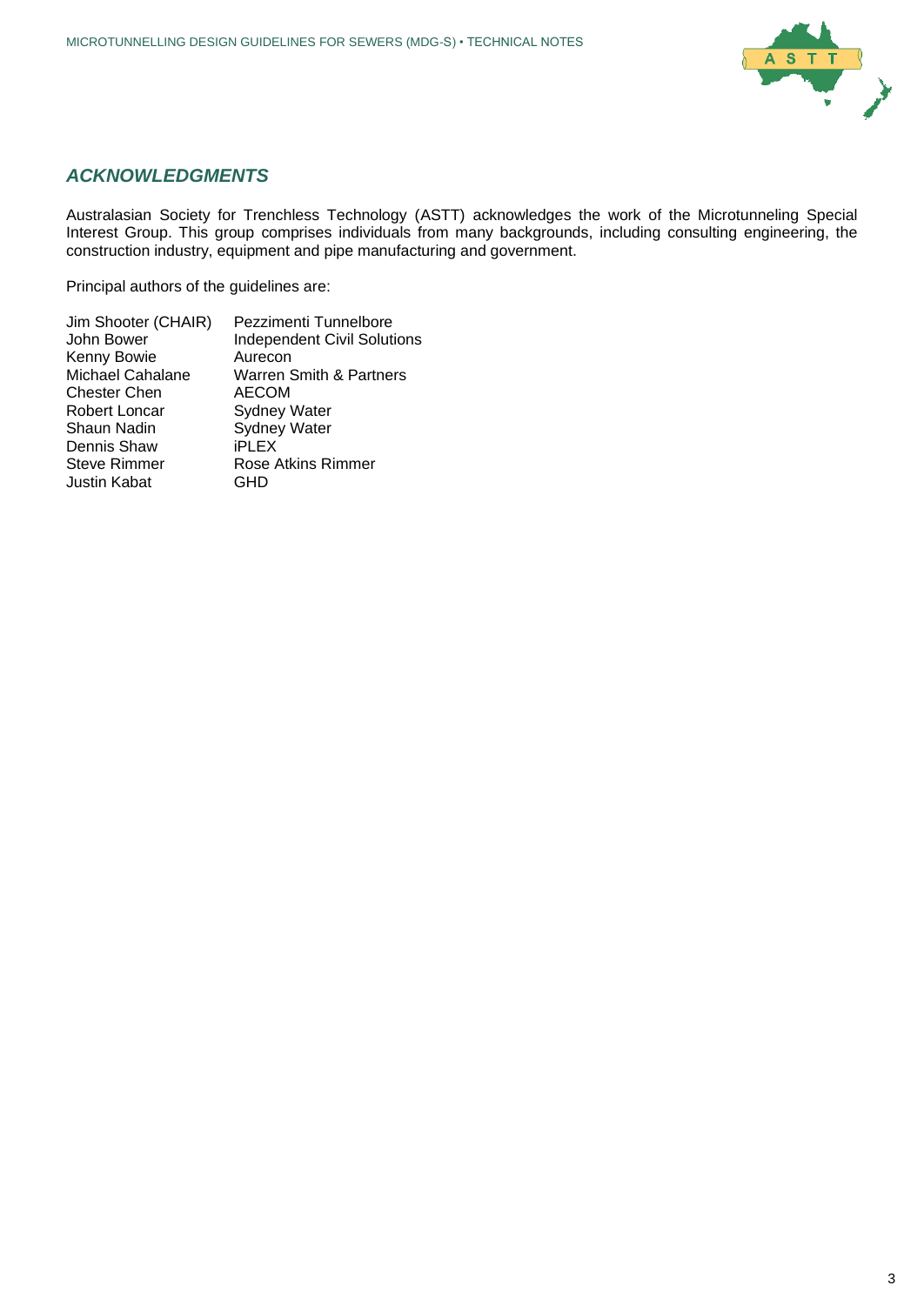

### **TABLE OF CONTENTS**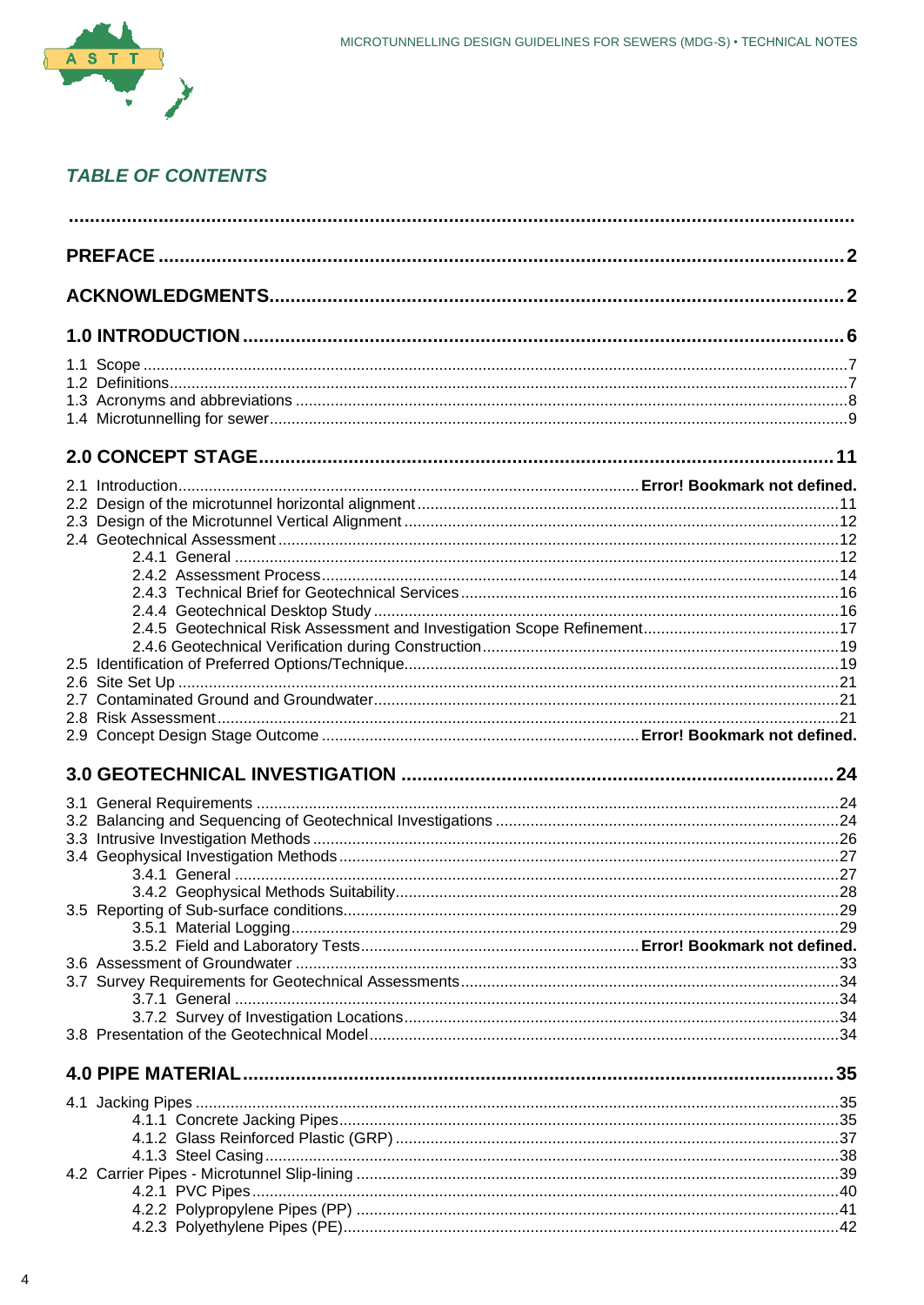

| 44                              |  |
|---------------------------------|--|
|                                 |  |
|                                 |  |
|                                 |  |
|                                 |  |
|                                 |  |
|                                 |  |
|                                 |  |
|                                 |  |
|                                 |  |
|                                 |  |
|                                 |  |
|                                 |  |
|                                 |  |
|                                 |  |
|                                 |  |
| 5.8                             |  |
|                                 |  |
|                                 |  |
|                                 |  |
|                                 |  |
|                                 |  |
|                                 |  |
|                                 |  |
|                                 |  |
| 4.0 Summary                     |  |
|                                 |  |
|                                 |  |
| 1.0 Overview                    |  |
|                                 |  |
|                                 |  |
|                                 |  |
|                                 |  |
| 3.0 Construction<br>4.0 Summary |  |
|                                 |  |
|                                 |  |
| 1.0 Pilot Tube                  |  |
|                                 |  |
|                                 |  |
|                                 |  |
|                                 |  |
|                                 |  |
|                                 |  |
|                                 |  |
|                                 |  |
|                                 |  |
|                                 |  |
|                                 |  |
|                                 |  |